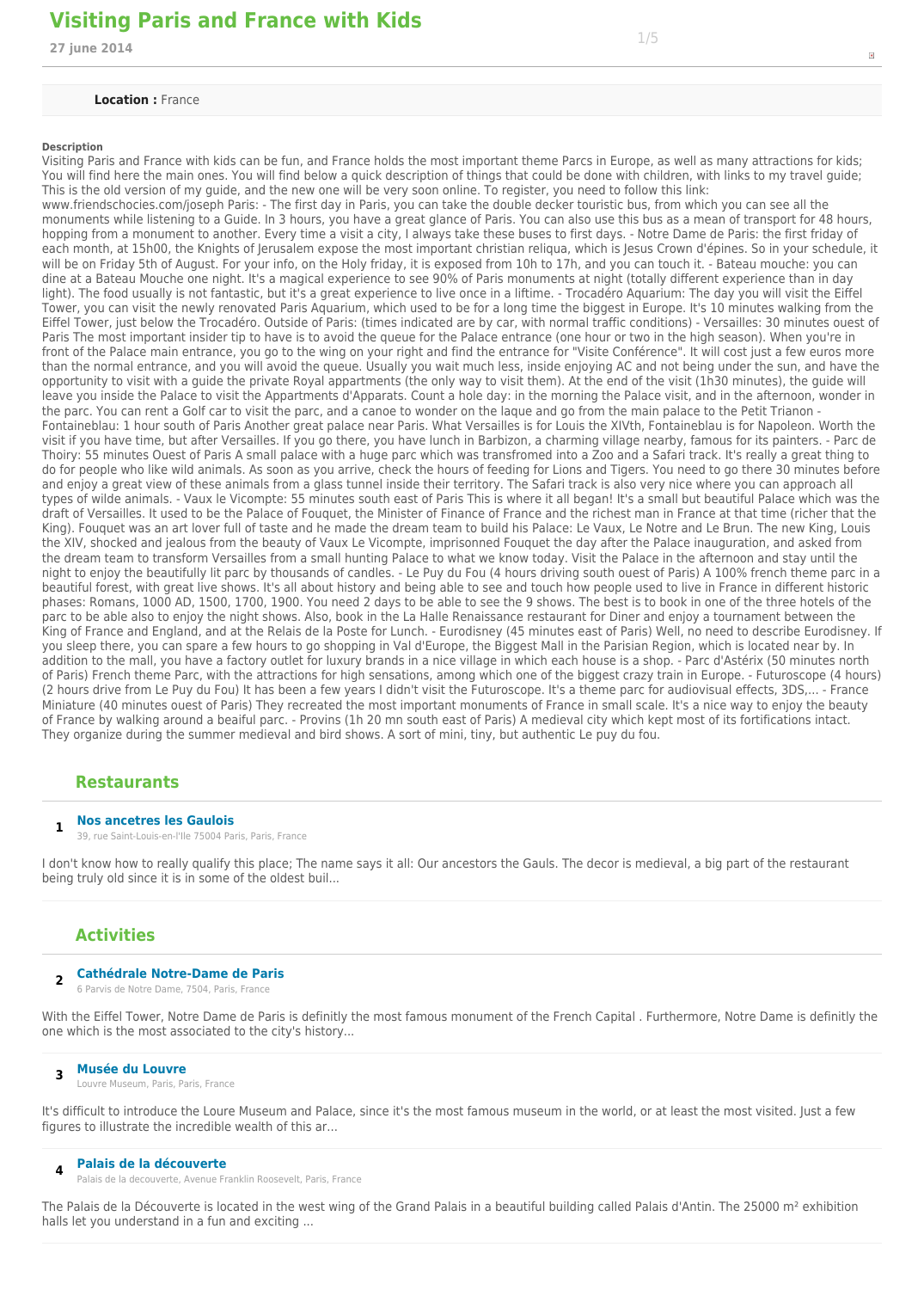## **Visiting Paris and France with Kids 27 june 2014** 2/52

#### **5 Cité des Sciences et de l'Industrie**

30, avenue Corentin-Cariou - 75019, Paris, France

The Cité des Sciences et de l'Industrie is complementary to the Palais de la Découverte, and is the biggest science museum in Europe located in Parc de la Villette in Paris. I particularly recommen...

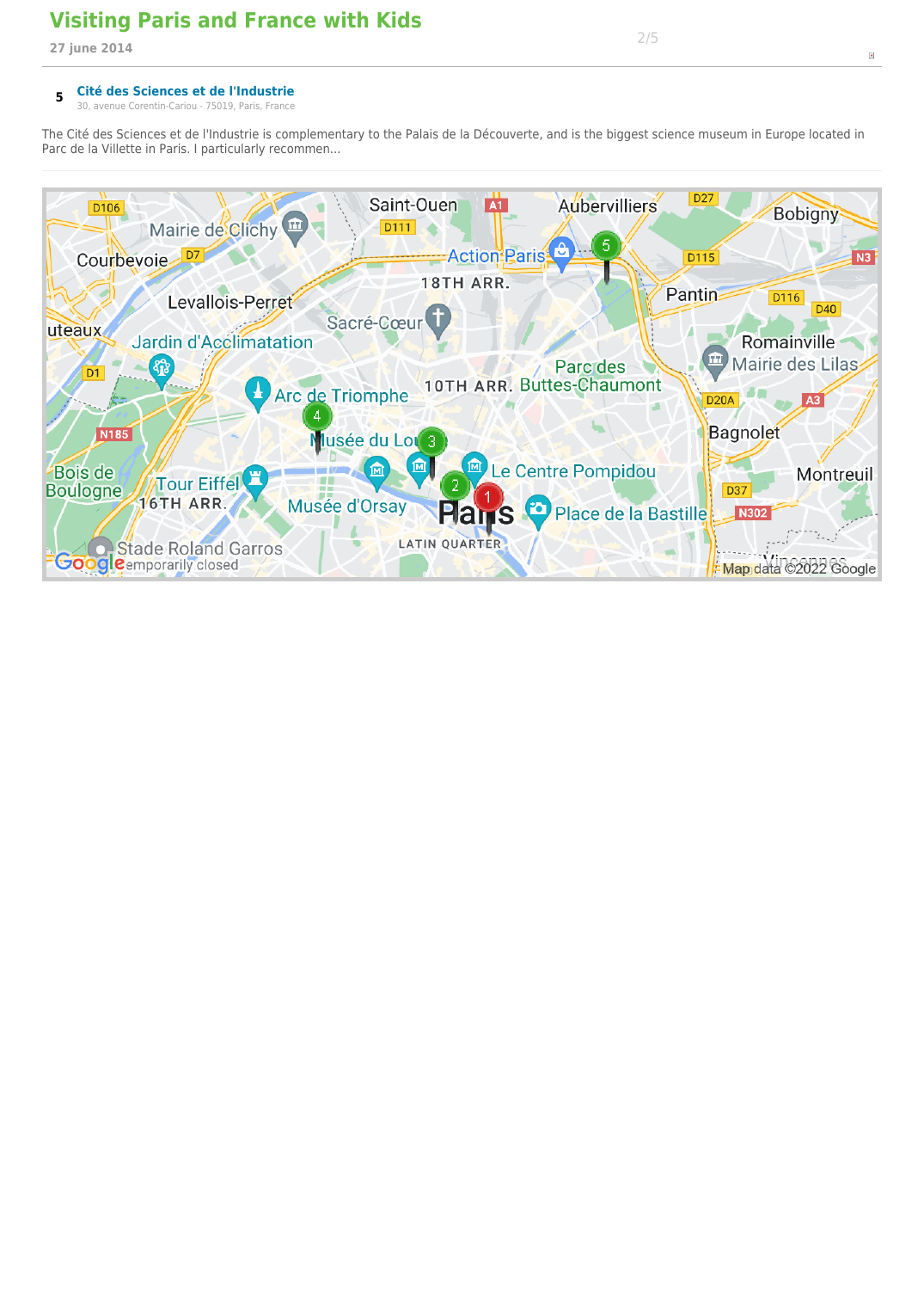# **Visiting Paris and France with Kids 27 june 2014** 3/53

26, avenue Corentin Cariou 75019, Paris, France

La geode is an iMax cinema with a 36m wide screen and 1000m<sup>2</sup> screen surface, being one of the biggest in the world. It is located just next to the Cité des Sciences et de l'Industries, and is now p...

#### **7 Le Muséum National d'Histoire Naturelle**

57, rue Cuvier 75005 Paris, Paris, France

The Natural Science Museum in Paris is the oldest one in the world along with its counterpart in London. King Louis XIII decided to create the Jardin Royal des plantes médicinales in 1653 which is cu...

#### **8 Musée National de la Marine - Paris**

17 Place du Trocadéro et du 11 Novembre 75116, Paris, France

The Navy Museum in Paris is a splendid place to visit for Navy and Ship lovers. They hold a beautiful collection of small scales of ships from different periods, as well as accessories, weaponnery use...

#### **9 Eiffel Tower**

Quai Branly, champs de Mars, 75007 Paris, Paris, France

Well, if there's a symbol which summarize France and Paris, it's definitly the Eiffel Tower. Besides the symbol, visiting the Eiffel Tower during your stay in Paris. In order to avoid to do an hour or...

### **<sup>10</sup> Le Puy Du Fou**

Le Puy du Fou 85590 Les Epesses, Les Epesses, France

I discovered in 2011 le Puy du Fou after 22 years residing in Paris, although I visited all the others several times (eurodisney, parc astérix, futuroscope,...). I must admit I was bluffed with Le P...



### **Travel Tips**

## **<sup>11</sup> Walking tour: Notre Dame, Hotel de Ville, Le Marais**

Paris, France

A- Start the Tour at Notre de Paris Cathedral on Ile de la Cité, on of the two islands on the Seine River in Paris. This considered to be the heart of Paris and the Kilometer 0 in France. Enjoy the C...

#### **<sup>12</sup> Road trip: La Rochelle - Futuroscope - Loire Castles**

Paris, France

Here's a nice 4 days road trip from Paris, mixing cultural trourism, nature, historical, leisure for kids and one of the nicest cities in France, namely La Rochelle; Day 1: Visit Chambord and go to...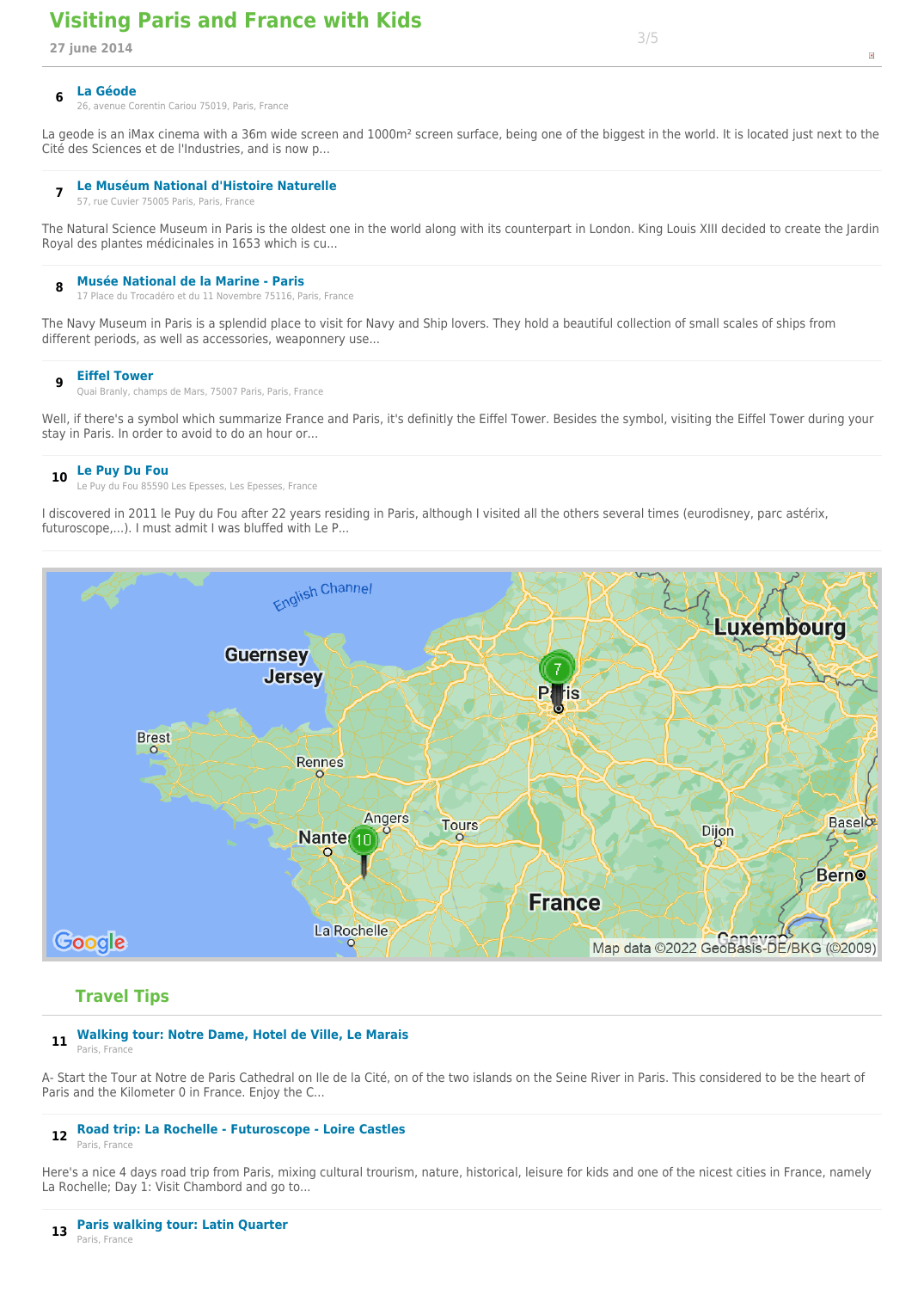## **Visiting Paris and France with Kids 27 june 2014** 4/54

A- start or finish the tour with a coffee in Le Flore or Les 2 magots, 2 of the most famous Cafés in Paris. As they are hyper famous, prices are pretty high. You'll find on Place Saint Germain the fa...

## **<sup>14</sup> Paris walking tour: montmartre**

Paris, France

Montmartre is a village on a hill in Paris, which makes the walking visit a bit physiqual, since you will need to climb stairs and mounting streets. A-Place des Abbesses If you're coming by m...

## **<sup>15</sup> Paris Museum Pass**

Paris, France

If you're spending a week end or a few days in Paris and you're planning to visit its most famous museums such as the Louvre, Musée d'Orsay, Arc de Triomphe, Notre Dame Towers,... you definitly need ...